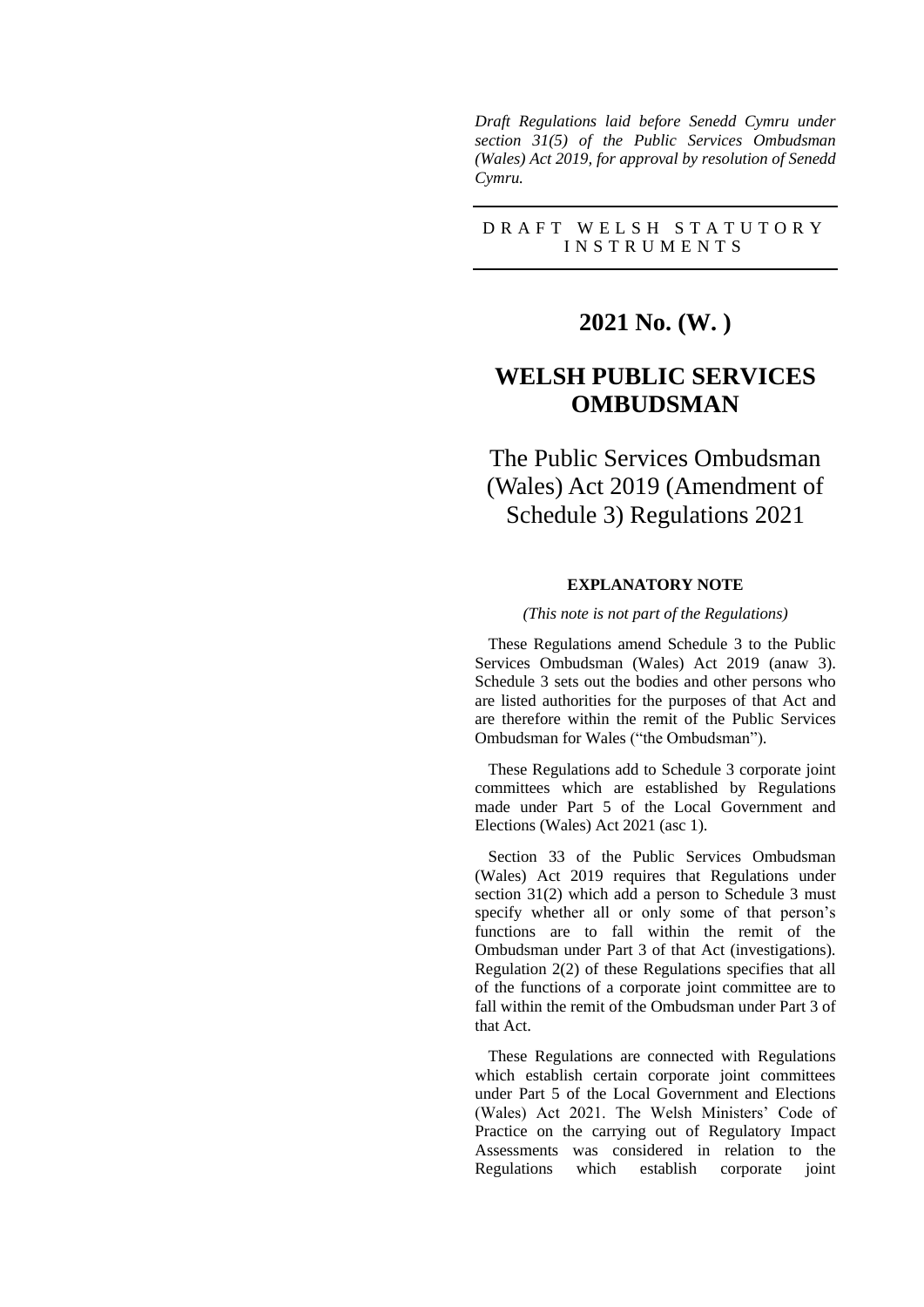committees and connected regulations. As a result a regulatory impact assessment has been prepared. A copy can be obtained from the Local Government Strategic Finance Division, Welsh Government, Cathays Park, Cardiff, CF10 3NQ.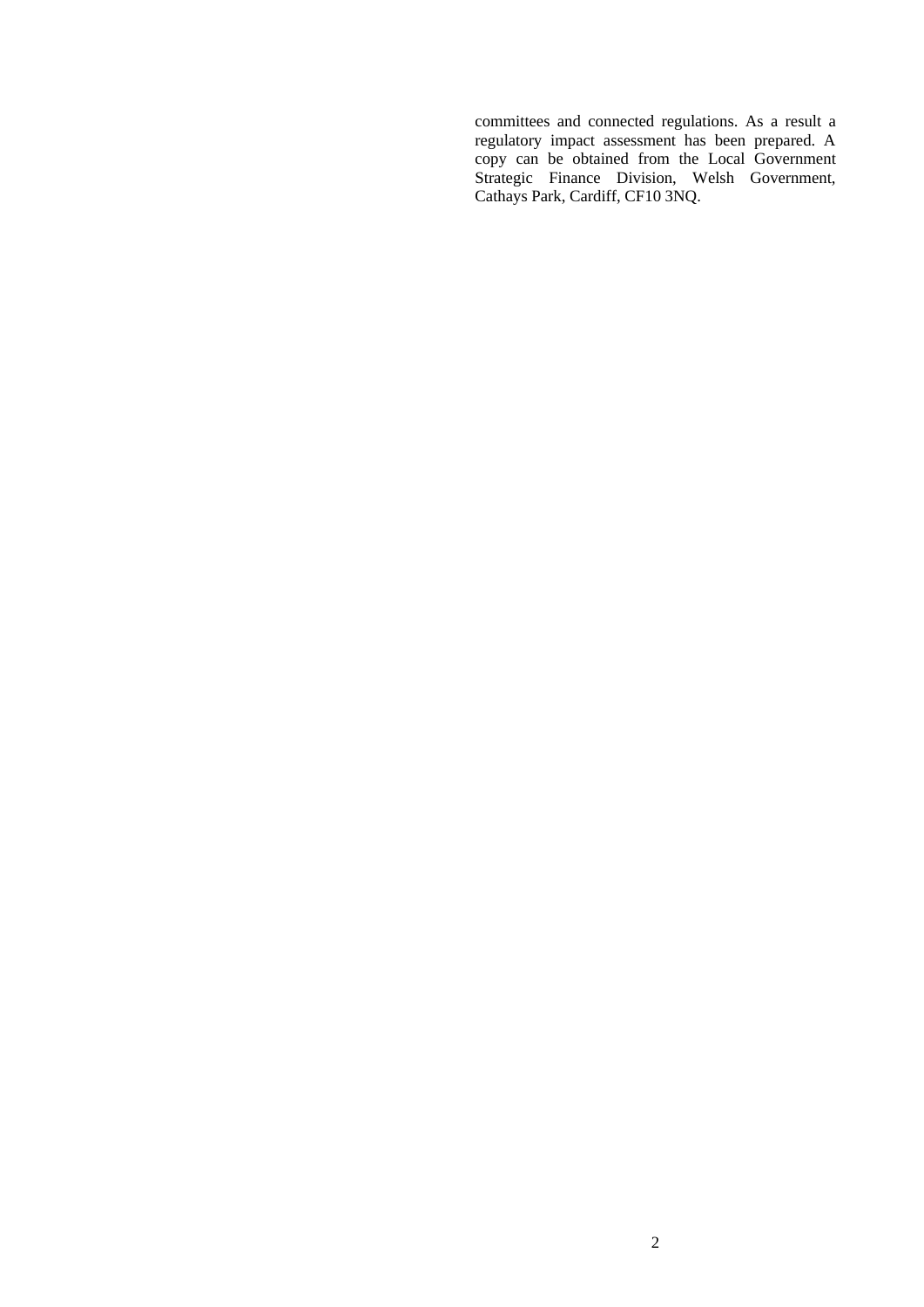*Draft Regulations laid before Senedd Cymru under section 31(5) of the Public Services Ombudsman (Wales) Act 2019, for approval by resolution of Senedd Cymru.*

## D R A F T W E L S H S T A T U T O R Y I N S T R U M E N T S

# **2021 No. (W. )**

# **WELSH PUBLIC SERVICES OMBUDSMAN**

# The Public Services Ombudsman (Wales) Act 2019 (Amendment of Schedule 3) Regulations 2021

*Made \*\*\**

#### *Coming into force 1 April 2021*

The Welsh Ministers make the following Regulations in exercise of the powers conferred upon them by sections 31(2) and 81 of the Public Services Ombudsman (Wales) Act 2019(**1**).

The Welsh Ministers have carried out consultation in accordance with section 31(4) of that Act.

A draft of this instrument has been laid before and approved by a resolution of Senedd Cymru in accordance with section 31(5) of that Act.

#### **Title and coming into force**

**1.**—(1) The title of these Regulations is the Public Services Ombudsman (Wales) Act 2019 (Amendment of Schedule 3) Regulations 2021.

(2) These Regulations come into force on 1 April 2021.

<sup>(</sup>**1**) 2019 anaw 3.